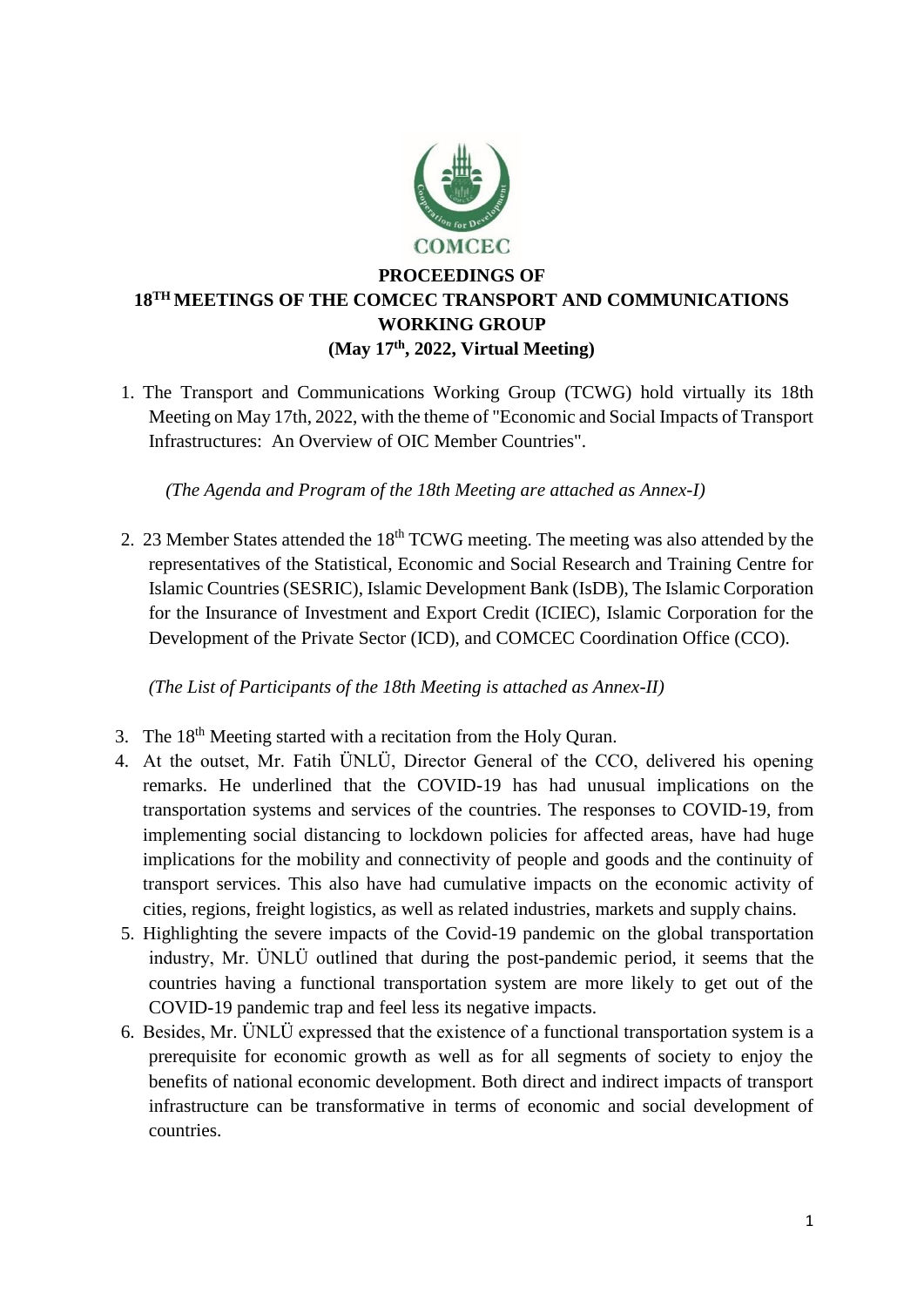- 7. Mr. ÜNLÜ also expressed that alongside its direct impact, the indirect impact of transport infrastructure arises through a variety of channels, including the enabling of productive private investment, the creation of new supply chains, or the reshaping of economic geography. However, ''*how much, exactly, does transport infrastructure support economic development and wealth creation? What determines the magnitude of that impact?*" are two main questions to be comprehensively answered.
- 8. Mr. Aziz AKSU, Deputy Director General, General Directorate of European Union and Foreign Relations of the Republic of Türkiye, chaired the meeting. Welcoming the participants, Mr. AKSU briefly informed the attendees on the agenda and program of the meeting.
- 9. Prof. Dr. Oral ERDOĞAN, Rector of Pîrî Reis University, Türkiye and adviser to the COMCEC Transport and Communications Working Group made a brief presentation about the relevance and importance of the topic of the meeting.
- 10. Prof. ERDOĞAN highlighted that the value of maintaining the functionality of transportation services and ensuring durability of the supply chains during and after the pandemic has become more clear. The effective implementation and even renewal of transport infrastructure investment projects in the medium term cannot be neglected. In this sense, transport infrastructure projects have a meaning beyond just generate employment and other economic contributions in the investment process.

### **I. General Introduction of the Research Report**

- 1. Under this agenda item, Dr. İ. Çağrı ÖZCAN, Consultant, UMAY Consulting, made a presentation on the general review of the research report with respect to the scope, conceptual framework and method of the study.
- 2. With respect to the theoretical background of the research, Dr. ÖZCAN stated that the report is expected to mainly answer the following important questions;
	- How do the transport infrastructure create economic and social benefits/impacts?
	- Why policy makers need to measure the economic and social impacts of transport infrastructure and services?
	- How the economic and social impacts of transport infrastructure and services are measured?
- 3. Concerning the main impetus behind measuring the economic and social impact, Dr. ÖZCAN enumerated several benefits as followings;
	- To better understand the benefits of transportation infrastructure and services
	- To reject unfeasible infrastructure projects (or to start feasible infrastructure projects)
	- To be able to rank the alternative projects (important in budget constraints)
	- To improve the economic benefits of an ongoing transportation services
- 4. Dr. ÖZCAN expressed that the research report is expected to include a global trends part with a main emphasis on the main justifications for making investment decisions (National plans, programs, sectoral strategies, economic policy documents, etc.), an analysis of one mega project from each of Europe, North America and Asia and examination of the coordination among major stakeholders.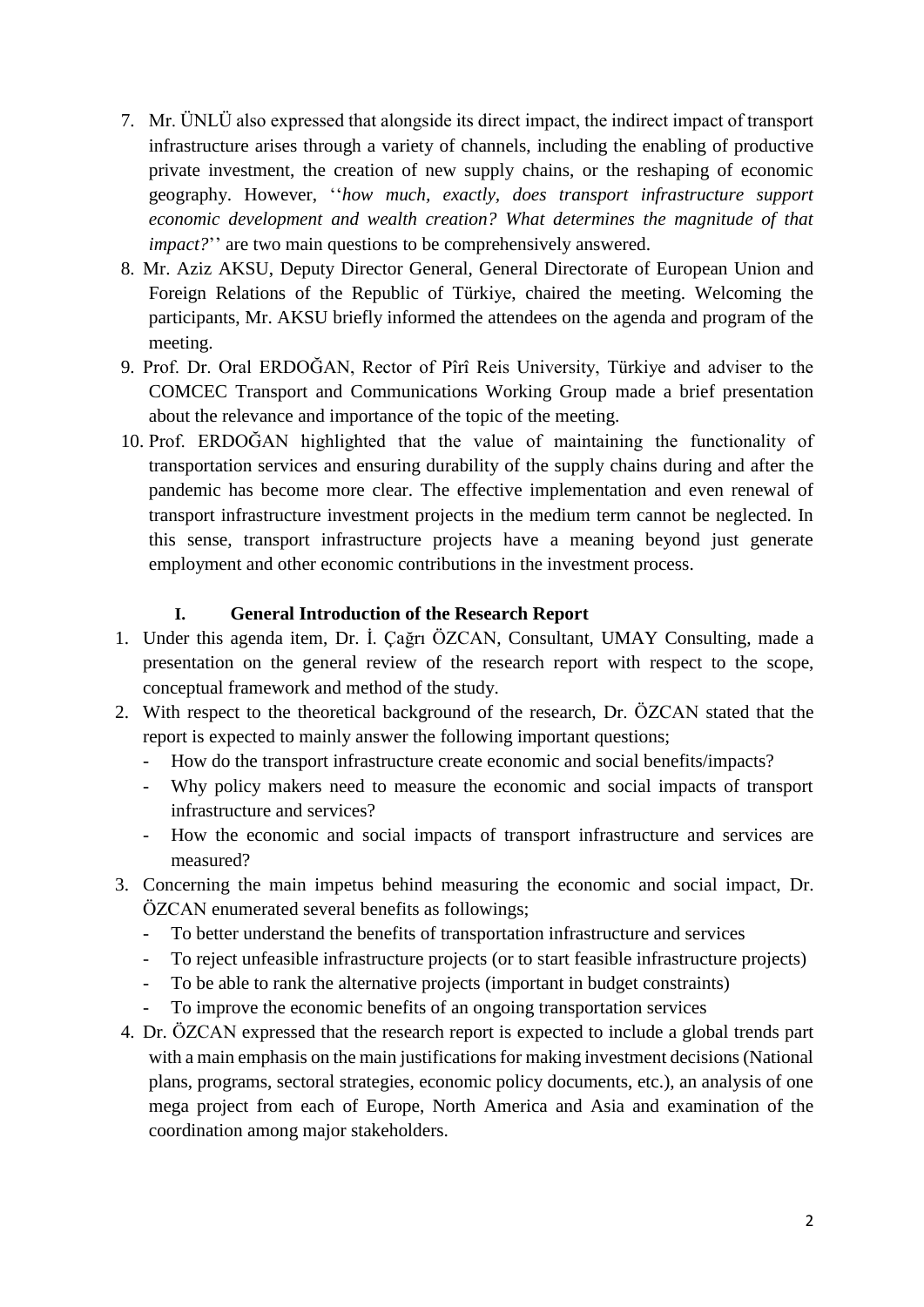5. Dr. ÖZCAN also highlighted the countries to be studied as case country and the justification about their selection.

## **II. Global Trends: Economic and Social Impacts of Transport Infrastructures Outside of OIC Member Countries**

- 6. Under this agenda item, Dr. İ. Çağrı ÖZCAN made a presentation on how the economic and social impacts of transport are measured?
- 7. Dr. ÖZCAN emphasized that the economic and social impacts of transport infrastructure are mainly measured through quantitative analysis and qualitative analysis. The quantitative analysis includes various methods such as cost-benefit analysis, input-output analysis, computable general equilibrium models, etc.
- 8. Dr. ÖZCAN continued his presentation by giving some specific examples from the literature about the methods of measuring the economic and social impacts of transport infrastructure and their concrete results.

### **III. Member States' Experiences**

9. Under this agenda item, Türkiye made presentations concerning their country practices in terms of that the economic and social impacts of transport infrastructure.

### **IV. International Organizations' Perspective**

- 33. Under this agenda item, the representatives of the IsDB Group made three consecutive presentations about The Effect of Transportation Infrastructure on Economic Development of the OIC Member States: IsDB's Role and Contributions.
- 34. Firstly, Mr. ATIQ AHMAD, Lead Global Transport Specialist, IsDB, delivered a presentation titled "Towards Sustainable Transport Development". Mr. AHMAD highlighted the Overall Portfolio of the IsDB with a special emphasize on the transport sector. He stated that the number of total transport projects funded by the IsDB has been 436 and the total value of the approvals has reached 13,284.18 million USD.
	- 35. Mr. AHMAD also highlighted that developing efficient, effective, safe and sustainable transport solutions are the main strategy of the IsDB Group. In this respect, enhancing regional development and connectivity, building multi-modal transportation system, developing complementarity and balance among transport modes and improving environment, disaster resilience and climate change response are the key development agenda of the IsDB Group.
	- 36. Concerning the sector development support of the IsDB Group, Mr. AHMAD expressed that development of an efficient transport system having a sustainable physical infrastructure is important for accelerating the economic development.
	- 37. Secondly, Mr. Mohamud KHALIF, Senior Manager, and Mr. Lotfi ZAIRI, Lead of Sovereign Underwriting, ICIEC, delivered a presentation titled "ICIEC's support to the Transportation Sector in OIC Member Countries".
	- 38. After brief information about the intuitional structure and the mandate of the ICIEC, Mr. KHALIF emphasized that the development of Transportation sector is key for the economic development of OIC Countries. In line with its mandate, ICIEC provided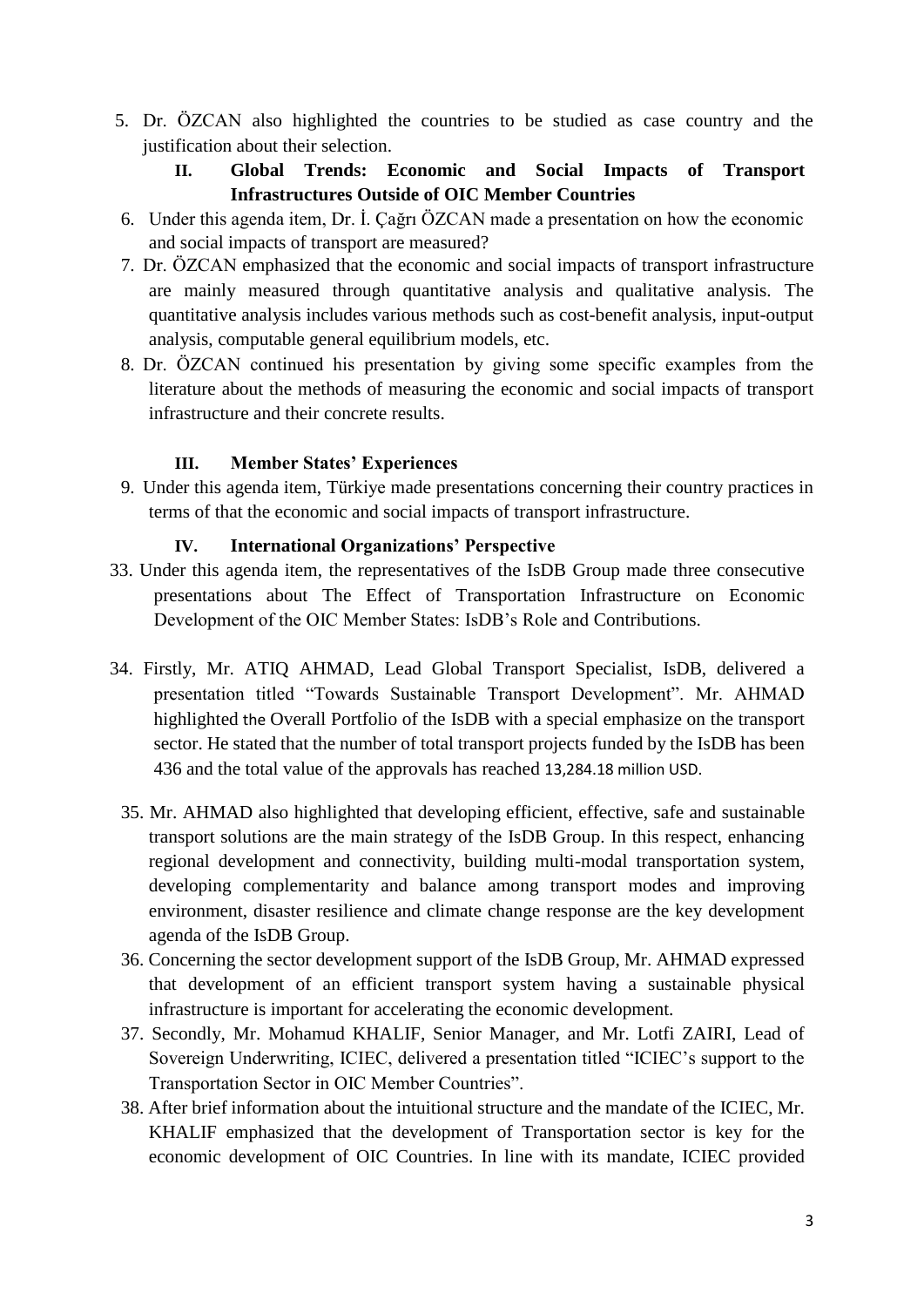critical support to the OIC Member Countries for the development of the Transportation Sector. Since its inception, ICIEC facilitated investments to the tune of USD 1.36 billion in transportation infrastructure and equipment in OIC Member Countries. 30 Member Countries benefited from ICIEC's support to the Transport Sector. ICIEC support is extended to Financing Banks, Contractors and Suppliers that are involved in Transportation-related projects.

- 39. Mr. KHALIF stated that ICIEC support has been delivered across all its lines of business, namely: Trade-Credit Insurance (both Short-Term & Medium-Term Trade) and Foreign Investment Insurance. This support is extended to the related sub-sectors of: Air Transport and Airport Services, Land Transport and Communication, and Sea and River Transport.
- 40. Mr. KHALIF also stated that ICIEC's interventions included the development of important transportation infrastructure in Member Countries such as Airports, Roads, Motorways, and Metro lines. Mr. KHALIF concluded his presentation by giving some sample projects funded by the ICIEC so far.
- 41. Lastly, Mr. Hasan SAMANCIOGLU, Senior Associate Corporate Strategy, ICD, made a presentation on the main activities of the ICD. Mr. SAMANCIOGLU stated that ICD, with its 55 member countries, provides access to financing and investment opportunities in some of the fastest growing economies and regions in the world.
- 42. Concerning the strategic ambition of the ICD, Mr. SAMANCIOGLU emphasized that ICD has focused on core offering on financial institutions with clear client segmentation and launched innovative products and build digital platform to serve member countries based on their development needs.
- 43. Mr. SAMANCIOGLU touched upon the ICD`s Operations in Transportation Sector. He said that total ICD`s investments amount is around 166 million USD, 53% of the investments are through project financing and for 47% ICD intervened as equity investor and 20% of total approvals were allocated to transportation sector in 2021. Mr. SAMANCIOGLU concluded his presentation by outlining the ICD's key considerations for its recent investment in aviation sector and lessons learned.

### **V. Utilizing the COMCEC Project Funding**

44. COMCEC Coordination Office delivered a presentation on utilizing the COMCEC Project Funding (CPF) for the transport-related projects of the member countries as well as the OIC institutions.

(All presentations made during the meeting are available on the COMCEC website.)

### **Closing**

45. The meeting ended with the closing remarks from the moderator of the meeting and COMCEC Coordination Office.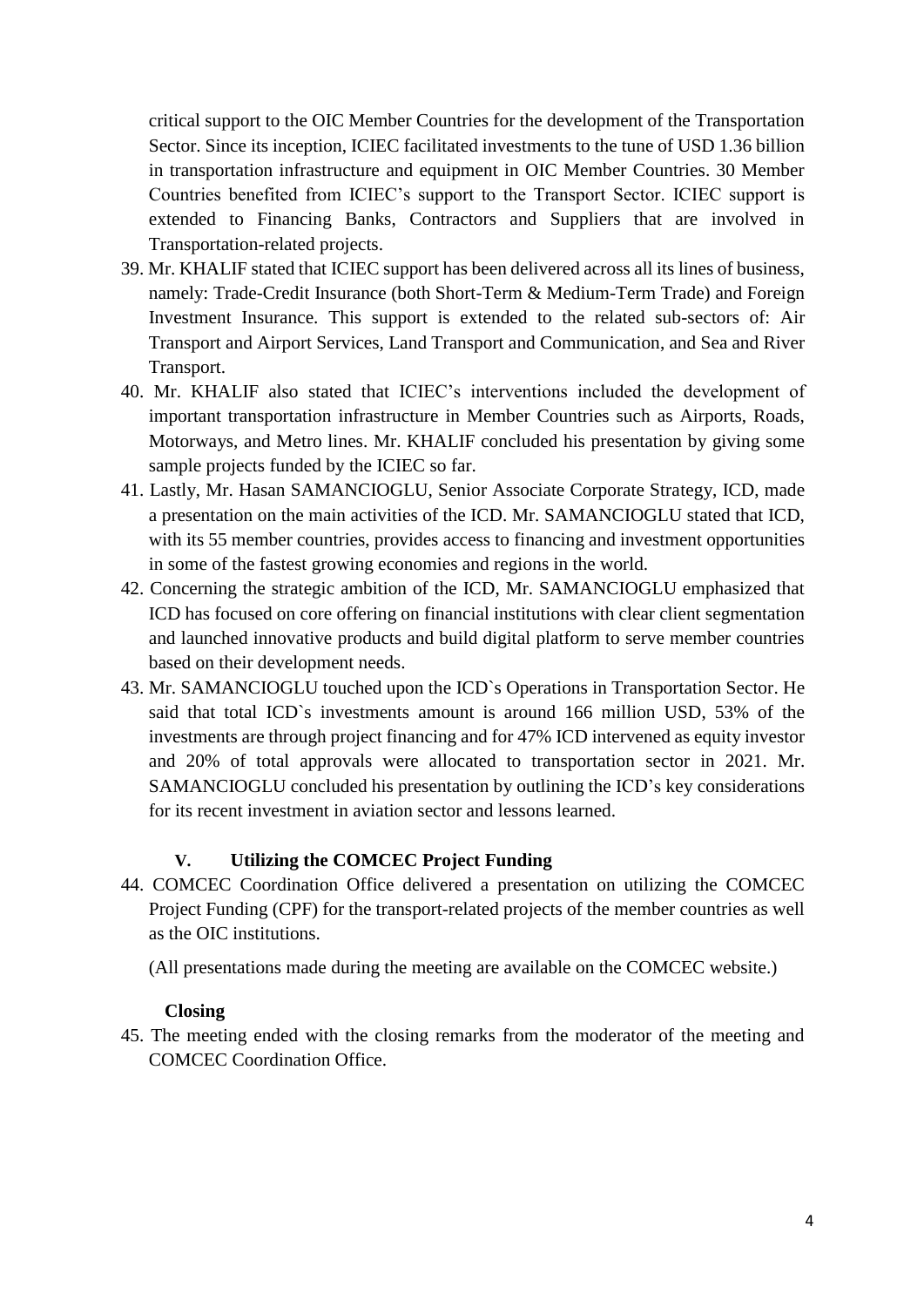Annex I



# **18TH MEETING OF THE COMCEC TRANSPORT AND COMMUNICATIONS WORKING GROUP**

(May 17th, 2022, Virtual Meeting)\*

### *"Economic and Social Impacts of Transport Infrastructures: An Overview of OIC Member Countries"*

*(1st Session- Discussion and Review of Preliminary Draft Report)*

Opening Remarks

- **1.** Global Trends: Economic and Social Impacts of Transport Infrastructures Outside of OIC Member Countries
- **2.** General Situation in OIC Member Countries and Evaluation of Case Countries
- **3.** Member States' Experiences in Economic and Social Impacts of Transport Infrastructures
- **4.** Private Sector/International Organizations' Perspective on the Economic and Social Impacts of Transport Infrastructures
- **5.** COMCEC Financial Support Instruments

Closing Remarks

------------- ------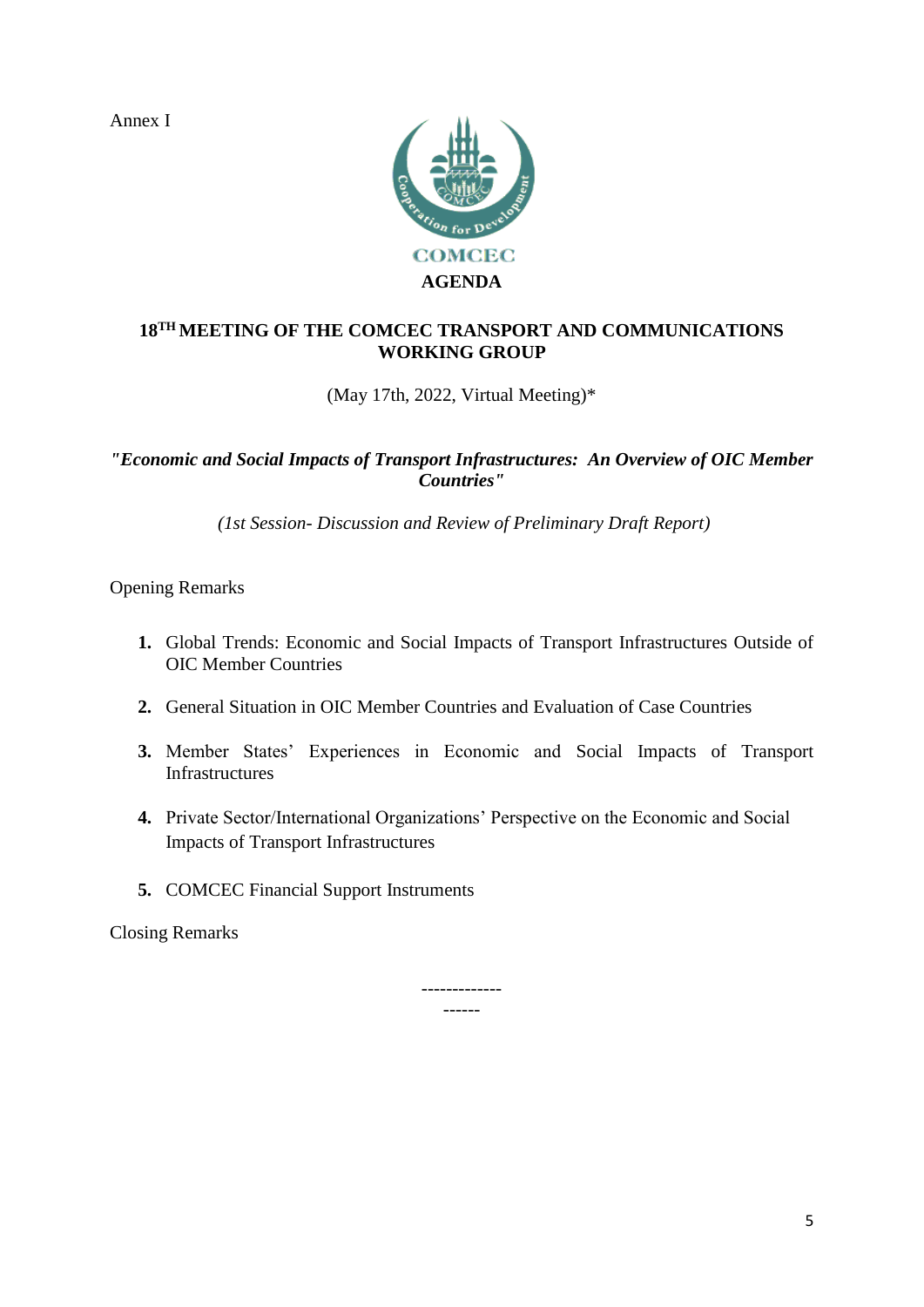

#### **18TH MEETING OF THE COMCEC TRANSPORT AND COMMUNICATIONS WORKING GROUP (May 17th, 2022, Virtual Meeting)\***

#### *"Economic and Social Impacts of Transport Infrastructures: An Overview of OIC Member Countries" (1st Session)*

- **13.15-13.30 Joining the Online Meeting**  \*(The link will be shared prior to the Meeting)
- **13.35-13.40 Opening**
- **13.40-13.50 Presentation by Prof. Dr. Oral ERDOĞAN** *Rector of Pîrî Reis University, Turkey Adviser to the COMCEC Transport and Communications Working Group*
- **13.50.-14.10 General Introduction of the Research Report** (The Scope, Conceptual Framework and Method of the Study)
	- *Presentation: Dr. İ. Çağrı ÖZCAN Consultant UMAY*
- **14.10-14.20** Discussion
- **14.20-14.40 Global Trends: Economic and Social Impacts of Transport Infrastructures Outside of OIC Member Countries** 
	- *Presentation: Dr. İ. Çağrı ÖZCAN Consultant UMAY*
- **14.40-14.50** Discussion
- **14.50-15.20 Member States' Experiences in Economic and Social Impacts of Transport Infrastructures**
- **15.20-15.45 International Organizations' Perspective**

#### **The Effect of Transportation Infrastructure on Economic Development of the OIC Member States: IsDB's Role and Contributions**

*Presentation*: *Mr. ATIQ AHMAD, Lead Global Transport Specialist, IsDB Mr. Mohamud KHALIF, Senior Manager, and Mr. Lotfi ZAIRI, Lead of Sovereign Underwriting, ICIEC Mr. Hasan SAMANCIOGLU, Senior Associate Corporate Straegy, ICD*

**15.45-15.55 COMCEC Financial Support Instruments**

**15.55-16.00 Closing**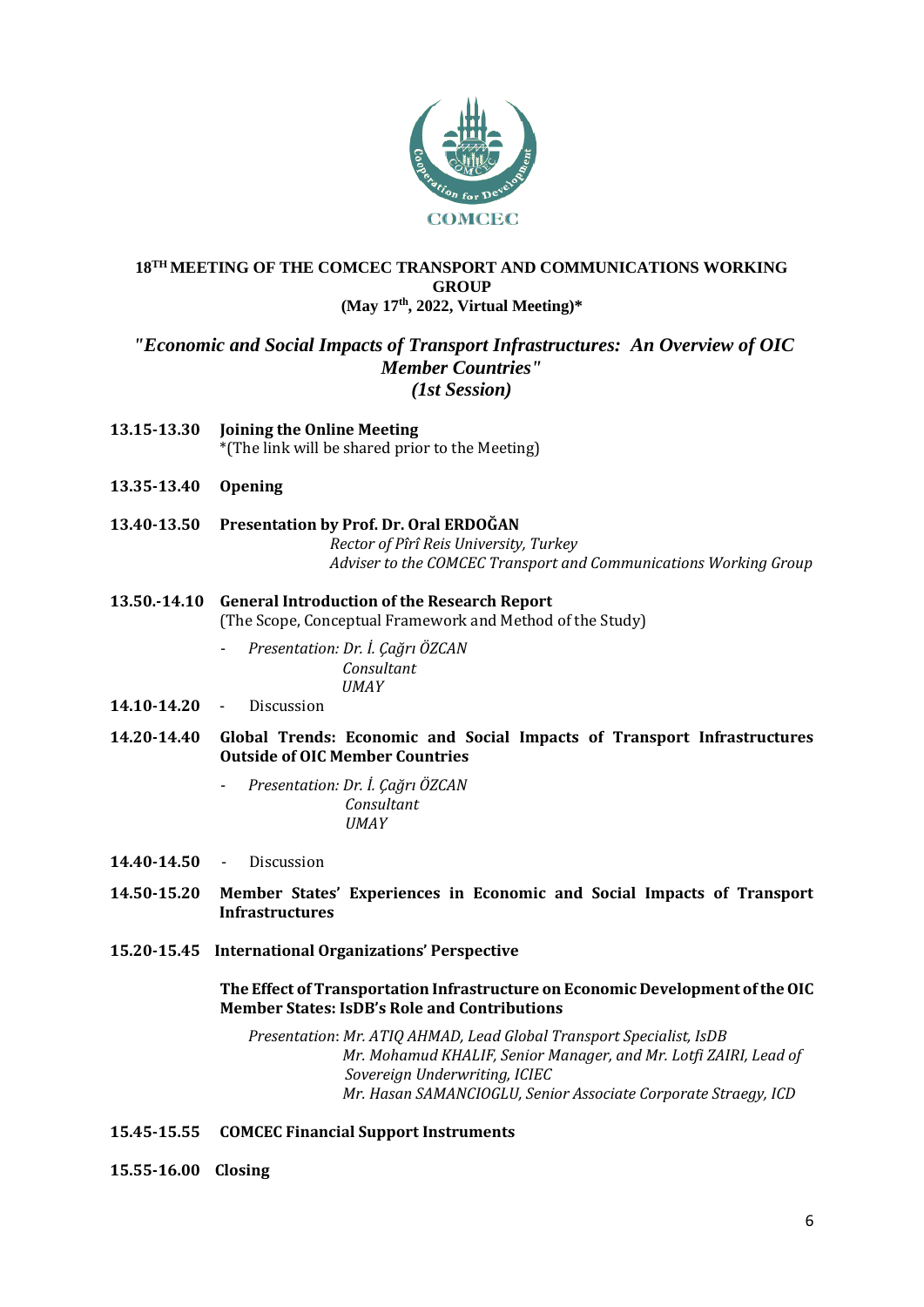Annex II

# **LIST OF PARTICIPANTS 18TH MEETING OF COMCEC TRANSPORT AND COMMUNICATIONS WORKING GROUP (17 May 2022, Virtual)**

| N <sub>0</sub> | <b>Country</b><br>Organiza-<br>tion | <b>TT</b> | <b>Name</b>                       | <b>Surname</b>    | <b>Title of Position</b>                                                  | <b>Institution</b>                                                                        |
|----------------|-------------------------------------|-----------|-----------------------------------|-------------------|---------------------------------------------------------------------------|-------------------------------------------------------------------------------------------|
| 1              | Afghanistan                         | Mr.       | ALÍ                               | <b>FARZAM</b>     | <b>CAREC &amp; UNESCAP Desk</b><br>Expert                                 | Ministry of Transport                                                                     |
| 2              | Algeria                             | Ms.       | <b>FATIMA</b>                     | BENANTAR          | In Charge Of Studies And Syn-<br>thesis                                   | <b>Ministry Of Transports</b>                                                             |
| 3              | Algeria                             | Ms.       | <b>MADJDA</b>                     | ABI               | Deputy Director                                                           | Ministry of Transport                                                                     |
| 4              | Azerbaijan                          | Ms.       | AYTAN                             | TURABOVA          | Leading Adviser                                                           | Ministry of Digital Develop-<br>ment and Transport                                        |
| 5              | Azerbaijan                          | Mr.       | <b>ELDANIZ</b>                    | VALIYEV           | Chief Advisor                                                             | Ministry of Digital Develop-<br>ment and Transport                                        |
| 6              | Azerbaijan                          | Mr.       | <b>MATLAB</b>                     | ALIYEV            | Adviser                                                                   | Ministry of Digital Develop-<br>ment and Transport                                        |
| 7              | Bahrain                             | Mr.       | <b>RAJA</b>                       | AHMED             | Chief, projects and Quality<br>Management                                 | Ministry of Transportation<br>and Telecommunications                                      |
| 8              | Bangladesh                          | Mr.       | <b>MD ABDUL-</b><br><b>LAH AL</b> | <b>MAMUN</b>      | <b>Additional Chief Engineer</b>                                          | Roads and Highways De-<br>partment                                                        |
| 9              | Gambia                              | Mr.       | <b>SULAYMAN</b>                   | <b>GAYE</b>       | Senior Planner                                                            | Ministry of Transport                                                                     |
| 10             | Guinea                              | Ms.       | MADINA                            | DIAWARA           | <b>Head Of Division</b>                                                   | Ministry Of Infrastructures<br>And Transports                                             |
| 11             | Indonesia                           | Mr.       | <b>FERDY TRI-</b><br><b>SANTO</b> | KURNIAWAN         | Head of Division                                                          | Ministry of Transportation                                                                |
| 12             | Iran                                | Mr.       | <b>ABBAS</b>                      | AZADI M.<br>ARANI | Deputy Director General for<br>Economy and Transportation<br>Productivity | Ministry of Road and Urban<br>Development                                                 |
| 13             | Iran                                | Mr.       | <b>MEHRAN</b>                     | KHAMISIZADEH      | Advisor                                                                   | Ministry of Roads and Ur-<br>ban Development                                              |
| 14             | Iraq                                | Mr.       | <b>ISRAA</b>                      | <b>HANOON</b>     | Chief Engineer                                                            | Ministry of Transportation                                                                |
| 15             | Jordan                              | Mr.       | ZAHI                              | KHALIL            | Director General                                                          | Jordan Hejaz Railway                                                                      |
| 16             | Jordan                              | Ms.       | <b>RANIA</b>                      | <b>OAMMAZ</b>     | <b>Chief of Studies</b>                                                   | Civil Aviation Regulatory<br>Commission                                                   |
| 17             | Kazakhstan                          | Mr.       | <b>ARMAN</b>                      | ADEPBAYEV         | Acting Head of the Transit De-<br>velopment Department                    | Ministry of Industry and In-<br>frastructure Development of<br>the Republic of Kazakhstan |